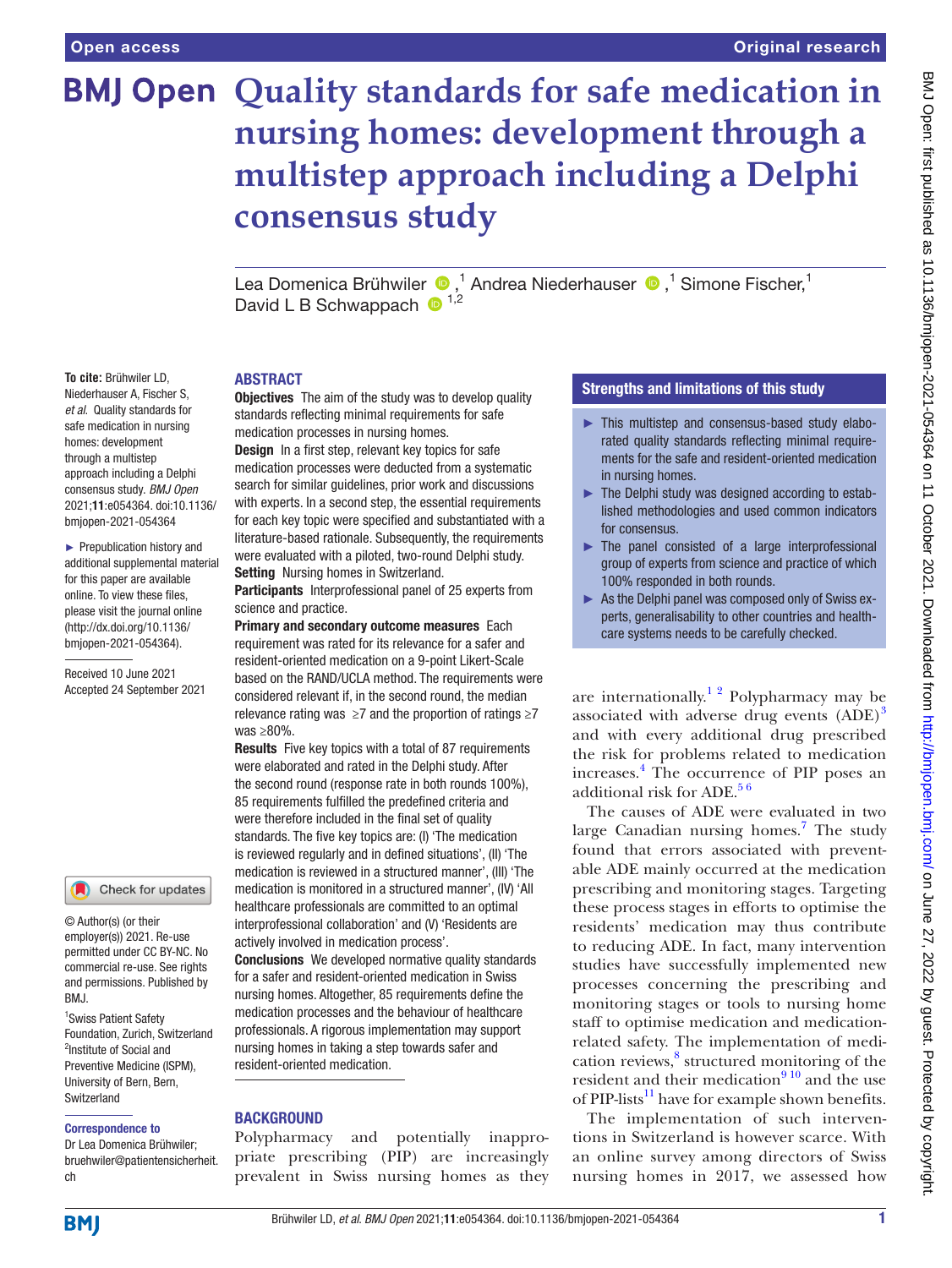widely safety-relevant medication processes are already implemented.<sup>12 13</sup> Of 420 participants,  $35\%$  stated that their institution does not perform regular medication reviews, 91% do not use a PIP-list and 93% have no standardised process to monitor side effects. We found that the implementation of these processes is heterogeneous and is associated with certain organisational characteristics. Nursing homes with low implementation of the processes in question often collaborated with several external family physicians and they were predominantly located in the German-speaking regions of Switzerland. A more homogeneous implementation of processes may partly be hindered by federalism, as a overview article on medication safety in Switzerland outlines.[14](#page-6-9) Regionally different law impairs nationally equal care practice.

The national programme 'progress! Medication safety in nursing homes' aims to promote a safer and residentoriented medication of Swiss nursing home residents. In the context of this programme, safe medication is defined as a drug therapy with well balanced risks and benefits. Specifically, the inappropriate use of polypharmacy should be addressed and PIP should be reduced. The residents' preferences should be respected by actively involving them in decision making. To achieve the programme goal, we sought to implement pre-existing practice guidelines describing processes for medication prescribing and monitoring. However, we did not find any guidelines that focused on the processes of interest, were precise enough, were applicable to Swiss nursing homes and addressed the whole interprofessional team.

Therefore, the goal of this study was to develop normative quality standards for safe medication in Swiss nursing homes. The quality standards should describe minimal requirements for prescribing, monitoring and reviewing medication in nursing homes. They should not provide guidance on drug choices in specific illness. In addition, they should not describe structural or outcome quality, nor be meant to measure quality, as quality indicators do.<sup>15</sup> Lastly, the quality standards should address all healthcare professionals involved in the medication processes in nursing home residents, namely nurses, pharmacists and physicians. If rigorously implemented, the quality standards should contribute to a safer and resident-oriented medication in nursing homes.

## **METHODS**

The quality standards were developed in three steps. First, we started with a systematic literature search in autumn 2018. Second, we developed key topics to be covered by the quality standards and drafted a first set of minimal requirements supported by evidence-based rationales. The 'key topics' together with their 'requirements' represent the 'quality standards'. Third, we used a Delphi consensus study to develop the final set of requirements in autumn 2019.

## Systematic literature search

In a first step, we searched for practice guidelines for healthcare professionals describing good prescribing or medication review practice. We defined the following inclusion criteria: published no more than 10 years ago (2008–2018); published in English, German or French; report details of guideline development; and explicitly address the medication of nursing home residents or elderly patients. The search was conducted in three databases PubMed, Cinahl and Embase (search terms see [online supplemental additional file 1\)](https://dx.doi.org/10.1136/bmjopen-2021-054364) to identify scientifically developed and published guidelines.

The search was repeated in 16 guideline databases to find guidelines that were not published in scientific journals. The databases were known by the project team or found through unsystematic web search. They were mainly from Switzerland, Germany, UK, USA, Canada and Australia. The same or synonymous terms as for the scientific databases were used and translated if needed. In databases where no free text search was possible, document titles were screened. In this case, the documents were not preselected by search terms, therefore, it was not possible to count the total of screened documents from guideline databases.

#### Development of key topics and requirements

After the literature search, the project team consisting of a physician, a pharmacist, a nurse, a research associate, and a senior researcher developed the key topics to be covered. The key topics were deduced from three different sources. First, the two guidelines found in the systematic search (see results section) informed the range of topics to address. Second, knowledge gained from the first part of the national programme 'progress! Medication safety in nursing homes', which included an online survey conducted among nursing home directors<sup>12 13 16</sup> 17 and explorative interviews with 12 physicians provided information on the appropriateness of the topics. $^{18}$  The findings from these studies pointed to a significant potential for improvement, most importantly in reviewing and monitoring the medication of nursing home residents in a more structured way. Furthermore, it became clear that the key topics also had to not only cover the collaboration between healthcare professionals, but also address the integration of residents. With these insights in mind, a first draft of five key topics was developed by the project team. Third, these drafts were discussed and counterchecked in informal and unstructured ways with experts of various professions to ensure their practical relevance.

For each of the key topics, several specific requirements were elaborated by the project team. The requirements describe more precisely what should be done by nursing home staff or what needs to be in place within the organisation to meet the key topic. To draft these requirements, the project team searched evidence pertinent to each key topic and of highest possible evidence level. In addition, different practice guidelines informed the definition of the requirements. The evidence for each key topic was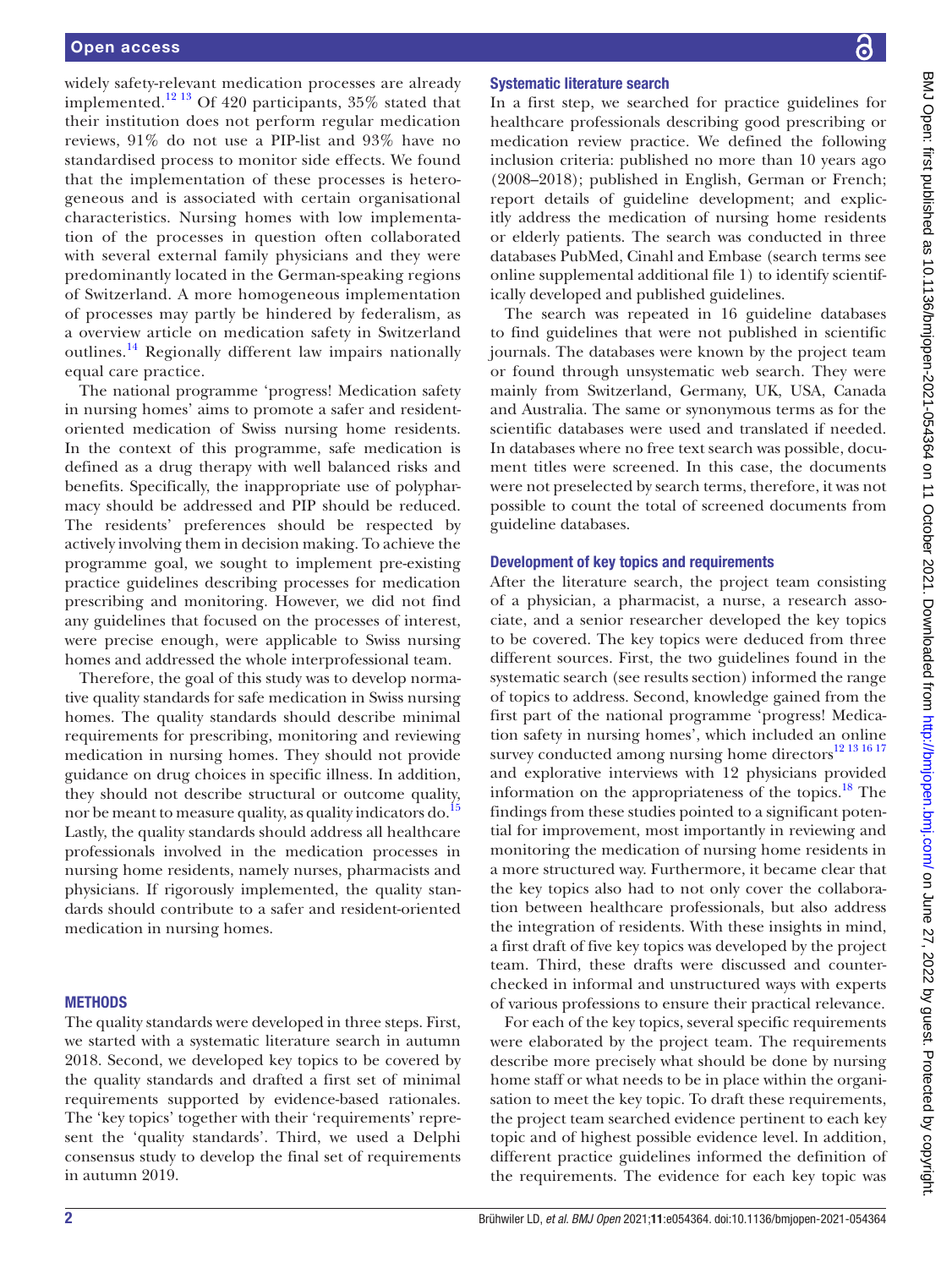summarised in a rationale to justify the suggested requirements. This first set of requirements was submitted for evaluation by the following Delphi panel.

## Delphi preparation

Delphi panel members were purposefully selected to represent a wide range of expertise. Members of all healthcare professional groups addressed by the quality standards (physicians, pharmacists, nurses) were eligible as panellists if they had a comprehensive knowledge of geriatric medication. They had to be either researcher in the field of interest or practitioner working in nursing homes. The Delphi panel was required to represent all three main Swiss language regions (German, French, Italian), but the panellists had to be fluent in German or French to perform the Delphi. In addition, two experts in quality management and/or patient safety were enlisted for each language region. Retired professionals were not eligible. Members of the programme's advisory group and other experts known to the project team were contacted for participation. In addition, professional associations were asked to suggest representatives. Potential experts were contacted by email to obtain their consent to participate. With their consent, panellists agreed that their names and affiliations would be published with the final quality standards, but they remained anonymous during the Delphi process.

The Delphi process was piloted to test clarity and feasibility. Six professionals (one physician, two pharmacists, two nursing experts, one quality auditor) with practice experience and partly with research experience participated. Pilot participants received all documents as planned for the main Delphi rounds (see below) and were asked to complete the Delphi rating questionnaire sincerely. This allowed the project team to develop the evaluation method (ie, define a priori threshold rules, see below). Participants were informed, however, that their ratings would not be included in the final evaluation. Furthermore, participants were asked to provide feedback on the clarity and completeness of background information and instructions provided, and on any technical problems with the Delphi form, with rating or commenting. After the pilot, some minor adaptations were made to the documentation.

## Delphi rounds

We performed a two-round Delphi study whose goal was to reach consensus about which requirements are relevant for a safer and resident-oriented medication of nursing home residents. The number of rounds was predefined, and no criteria were defined to stop the Delphi. The reporting is based on recommendations[.19–21](#page-7-1)

For the first round, panellists received all necessary documentation by email. This included a description of the programme (background and aim), the purpose of quality standards and the methodology of their development, as well as a full version of the first set of quality standards including key topics, requirements (set 1) and rationales. In addition, the panellists received a modifiable excel sheet listing all the requirements to be rated and an instructional guide on how

to complete the rating. They were asked to rate each requirement according to its relevance for a safer and residentoriented medication. To support this, a guiding question was provided: 'If this requirement is rigorously implemented in practice, how significant is its influence on a safer and resident-oriented medication?'. The instructional guide also provided definitions for 'relevance', for example, a requirement is highly relevant if its causal effect on the goal is large. Ratings were made on a 9-point Likert scale according to the  $RAND/UCLA$  Appropriateness Method,<sup>22</sup> 9 being highly relevant, 1 being not relevant at all. Panellists were informed that highly relevant requirements would be selected after the second round, without specifying what thresholds are applied. Panellists were asked to remain as consistent as possible in their ratings. Individual ratings were only visible to the project team, not to other panellists. In the first round, panellists had the possibility to add requirements (two empty lines per key topic) and to comment on the content, wording or on their own rating for each requirement. Abstentions should be avoided but they remained technically possible. The five key topics per se were not subject of the rating. In addition, panellists were explicitly asked not to consider feasibility of implementation, that is, not dismiss clinically relevant requirements due to feasibility reasons.

The exact dates for the two Delphi rounds with deadlines were communicated to panel members beforehand, so that they could reserve time slots accordingly. The first round started on 30 September 2019, the second round started on 28 October 2019. Both rounds lasted 14 days, with a reminder sent on day 11 to all panellists not having sent in their ratings.

After the first round, requirements of set 1 were adapted according to predefined adaptation rules to form set 2. The rules concerned the level of relevance (LOR, ie, median of ratings) and the level of agreement (LOA, ie, proportion of all ratings being  $\geq 7$ ). The following rules were defined: Requirements with an LOR≤3 and with ≥80% of all ratings being ≤3 were deleted for the second round. Ratings with a sufficiently high level of relevance (sLOR, defined as a median of ratings being  $\geq 7$ ) and reaching a sufficiently high level of agreement (sLOA, defined as  $\geq 80\%$  of all ratings are  $\geq 7$ ) are only modified if comments suggest important changes. All other requirements were modified according to comments. Meta-level comments about the key topics overall or about structure were ignored. Suggestions for new requirements were reviewed and added to set 2 if appropriate.

For the second rating round, participants received an updated set of documents, namely the full version of the quality standards with requirements (set 2, modifications highlighted) and an updated version of the instructional guide. The guide now contained detailed information on the predefined thresholds that are applied for the evaluation. In the excel rating sheet, modifications were not highlighted, but aggregated results from the first rating round (LOR and LOA for each requirement) were displayed. For newly added or substantially amended requirements, no results were provided. In the second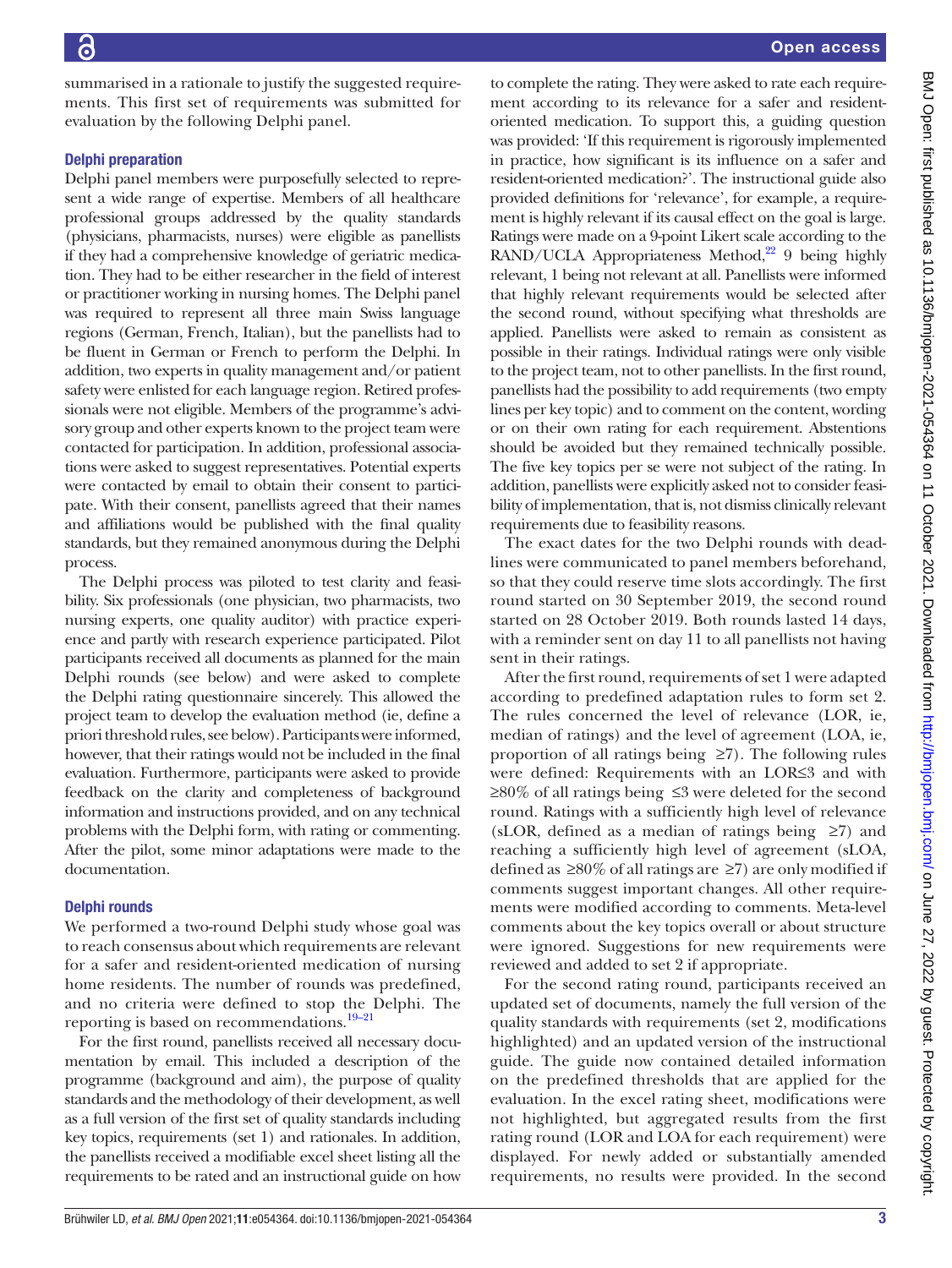round, no new requirement could be suggested. Panellists were again asked to avoid (technically possible) abstentions.

To evaluate the second round, thresholds were defined a priori guided by literature.<sup>[19–22](#page-7-1)</sup> The following criteria were defined: Requirements were included in the final set if they reach sLOR and sLOA. In addition, requirements were only included in the final set if at least 1/3 of all panellists (=9 members) gave a rating. Ratings from all panellists were assigned equal weight. No limitation for the number of requirements per quality standard was predefined.

## **RESULTS**

## Literature search

The literature search in scientific databases returned eight results for nursing home residents and 413 results for elderly patients (flow chart in [online supplemental](https://dx.doi.org/10.1136/bmjopen-2021-054364) [additional file 2\)](https://dx.doi.org/10.1136/bmjopen-2021-054364). Of those 421 results, however, none of the papers met all inclusion criteria. Papers had to be excluded mainly because they reported observational or intervention studies or were focusing on a specific disease, drug or drug group. The search in guideline databases yielded one guideline for nursing home residents that

met the inclusion criteria $23$  and two guidelines for older patients.[24 25](#page-7-4) One of those guidelines was not suitable for our purposes because of its structure according to medical indications and was therefore excluded a posteriori.<sup>[25](#page-7-5)</sup>

In the end, two guidelines served as basis for the development of our key topics.[23 24](#page-7-3) The German College of General Practitioners and Family Physicians published a text-book style guideline on polypharmacy in 2014, providing recommendations to family physicians on how to manage polypharmacy at each of the different stages in the medication process. $^{24}$  $^{24}$  $^{24}$  The guideline advises what steps to take and what to consider while prescribing, reviewing or monitoring medication. The National Institute for Health and Care Excellence published a guideline on 'managing medicines in care homes' in 2014, which targets all professionals involved. $23$  This guideline encompasses good practice recommendations on prescribing and reviewing medicines, but it also covers other subjects such as handling and administering medication to residents.

## Development of key topics and requirements

Five key topics with a first set of 87 requirements were developed (summarised in [table](#page-3-0) 1 and provided in detail in [online supplemental additional file 3](https://dx.doi.org/10.1136/bmjopen-2021-054364)). Subtitles were

<span id="page-3-0"></span>

| Composition of different sets of requirements throughout the Delphi<br>Table 1                           |                             |                                          |                                           |                                               |                |                      |                         |  |  |
|----------------------------------------------------------------------------------------------------------|-----------------------------|------------------------------------------|-------------------------------------------|-----------------------------------------------|----------------|----------------------|-------------------------|--|--|
|                                                                                                          | Round 1                     |                                          |                                           | Round 2                                       |                |                      |                         |  |  |
| Key topic                                                                                                | <b>All rated</b><br>(set 1) | unchanged<br>(reaching sLOR<br>and sLOA) | changed<br>(reaching<br>sLOR and<br>sLOA) | changed (not<br>reaching sLOR<br>and/or sLOA) | new            | All rated<br>(set 2) | Accepted<br>(final set) |  |  |
| I: The medication is<br>reviewed regularly and in<br>defined situations                                  | 20                          | 11                                       | $3^*$                                     | 6†                                            | $\overline{0}$ | 19                   | 15                      |  |  |
| II: The medication is<br>reviewed in a structured<br>manner                                              | 38                          | 30                                       | 6                                         | $\overline{2}$                                | $\overline{2}$ | 40                   | 39                      |  |  |
| III: The medication is<br>monitored in a structured<br>manner                                            | 13                          | 8                                        | 3 <sup>†</sup>                            | $\overline{2}$                                | 2 <sup>†</sup> | 15                   | 14                      |  |  |
| IV: All healthcare<br>professionals are<br>committed to an optimal<br>interprofessional<br>collaboration | 10                          | 9                                        | 0                                         | 1                                             | 1              | 11                   | 11                      |  |  |
| V: Residents are actively<br>involved in medication<br>process                                           | 6                           | 5                                        | 1                                         | $\overline{0}$                                | $\overline{0}$ | 6                    | 6                       |  |  |
| Total                                                                                                    | 87                          | 63                                       | 13                                        | 11                                            | 5              | 91                   | 85                      |  |  |

The five key topics with the number of their requirements are shown: Composition of requirements of set  $1$  (n=87) with their amendments after round 1, composition of set 2 (n=91) and the final set (n=85)

\*One of those requirements was moved to the foreword, as it was a general remark, and therefore, was no longer part of the requirements.

†One of those requirements was not changed despite indication.

‡Two of those requirements reached sLOR and sLOA but were separated into four requirements (categorised as two changed and two new).

sLOA, sufficiently high level of agreement; sLOR, sufficiently high level of relevance.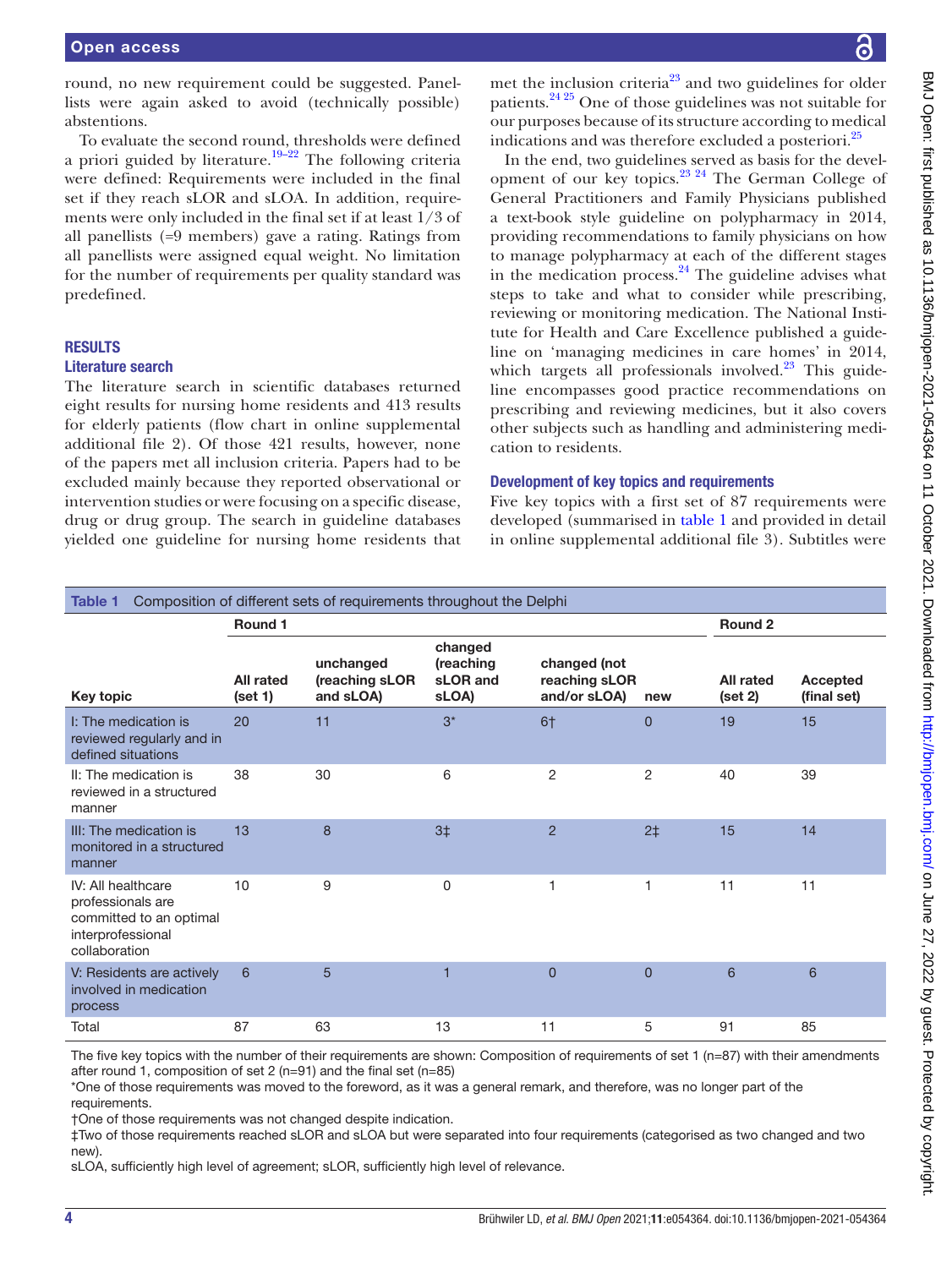<span id="page-4-0"></span>

| Characteristics of the 25 Delphi members, with the field they represent (science (s) or practice (p))<br><b>Table 2</b> |                   |                    |               |                           |  |  |  |  |
|-------------------------------------------------------------------------------------------------------------------------|-------------------|--------------------|---------------|---------------------------|--|--|--|--|
| Language region                                                                                                         | <b>Physicians</b> | <b>Pharmacists</b> | <b>Nurses</b> | <b>Quality management</b> |  |  |  |  |
| German                                                                                                                  | 4(1s, 3p)         | 2(2s)              | 4 (2s, 2p)    |                           |  |  |  |  |
| French                                                                                                                  | 1 (1s)            | 5(2s, 3p)          | 4 (2s, 2p)    |                           |  |  |  |  |
| Italian                                                                                                                 | l (1s)            | 1 (1p)             |               | 0                         |  |  |  |  |
| Total                                                                                                                   | 6(3s, 3p)         | 8 (4s, 4p)         | 8 (4s, 4p)    | 3                         |  |  |  |  |

Panellists from quality management were not assigned to either science or practice.

not counted as requirement. This first set of quality standards was subsequently evaluated by the Delphi panel.

## Delphi study

Twenty-five experts participated in the Delphi study. Their characteristics are shown in [table](#page-4-0) 2. Response rate for both rounds was 100%.

The results of the first round are summarised in [table](#page-3-0) 1 and provided in detail in [online supplemental additional](https://dx.doi.org/10.1136/bmjopen-2021-054364) [file 3](https://dx.doi.org/10.1136/bmjopen-2021-054364). After the first round, no requirement had an LOR of ≤3 and a proportion of ratings ≤3 being ≥80%. Of 87 requirements, 76 (87%) reached the sLOR and sLOA thresholds. However, 13 of those needed amendment due to important comments. 11 requirements did not reach sLOR and/or sLOA and were revised except in one case where comments did not suggest specific changes and the requirement was already short and clear. Five new requirements were added. The median number of ratings given per requirement was 25.

In the second round, 91 requirements were rated (results summarised in [table](#page-3-0) 1 and in detail with ratings for each requirement in [online supplemental additional](https://dx.doi.org/10.1136/bmjopen-2021-054364) [file 4\)](https://dx.doi.org/10.1136/bmjopen-2021-054364). Of those, 85 requirements met predefined sLOR and sLOA criteria, thus were considered relevant and were included in the final set of quality standards. This was the case for all requirements of key topics IV and V. Six requirements in key topics I–III had to be removed from the final set, since they reached the sLOR but not the sLOA, that is, reached no consensus. The requirements were not further adapted, except minor changes in language for better understanding. The final set of quality standards, composed of five key topics with the requirements, is shown in the [online supplemental addi](https://dx.doi.org/10.1136/bmjopen-2021-054364)[tional file 4.](https://dx.doi.org/10.1136/bmjopen-2021-054364)

Consensus formed over the two rounds, as the median LOA was between 82% and 100% in first round and between 96% and 100% in second round. Median LOR for all key topics remained nine in both rounds.

#### **DISCUSSION**

In this study, we developed quality standards for a safer and resident-oriented medication in nursing homes. They were elaborated in an evidence-based and consensus-based process for Swiss nursing home practice. The final quality standards consist of five key topics with 85 requirements, representing minimal

standards for the behaviour of healthcare professionals and institutions. The five key topics identified are: (I) 'The medication is reviewed regularly and in defined situations', (II) 'The medication is reviewed in a structured manner', (III) 'The medication is monitored in a structured manner', (IV) 'All healthcare professionals are committed to an optimal interprofessional collaboration' and (V) 'Residents are actively involved in medication process'.

Overall, the requirements reached very high relevance ratings and high LOA among the experts. The LOA increased between the first and second round and only a few requirements had to be excluded from the final set. Lowest LOA was seen in key topic I and most of the eliminated requirements belonged to this topic. A reason for this may be that some of its requirements describe behaviours that have not yet been widely implemented in current practice, for example, reviewing the medication after readmission from hospital. The ratings possibly reflect the perception that high quality resident care is already provided even without such time-consuming practices. Even if this requirement received low approval by the panel, it reached the needed thresholds. This confirms findings from literature, that medication is substantially amended during hospitalisation, contains more suboptimal drugs and therefore may need special attention.<sup>2627</sup> Four requirements of key topic I were finally rejected by the Delphi. One of these rejected requirements was the use of aggregated (rather than individual) data on medication for analyses, for example, to identify and target trends of suboptimal proton pump inhibitor use. The reluctance towards this approach is consistent with findings from a Swiss intervention trial published after the Delphi was conducted.<sup>28</sup> The intervention consisted of an analysis of population aggregated data followed by interprofessional quality circles where professionals agreed on deprescribing strategies for specific drug classes. The intervention showed an inconclusive effect on the individual medication overall, supporting expert ratings in our study. However, an effect of the intervention was seen in prescription rates of specific drug groups that were addressed in the quality circles, such as proton pump inhibitors. This indicates that drug class aggregated data may be useful for discussions around deprescribing in this drug class, but not for achieving broader, general deprescribing effects.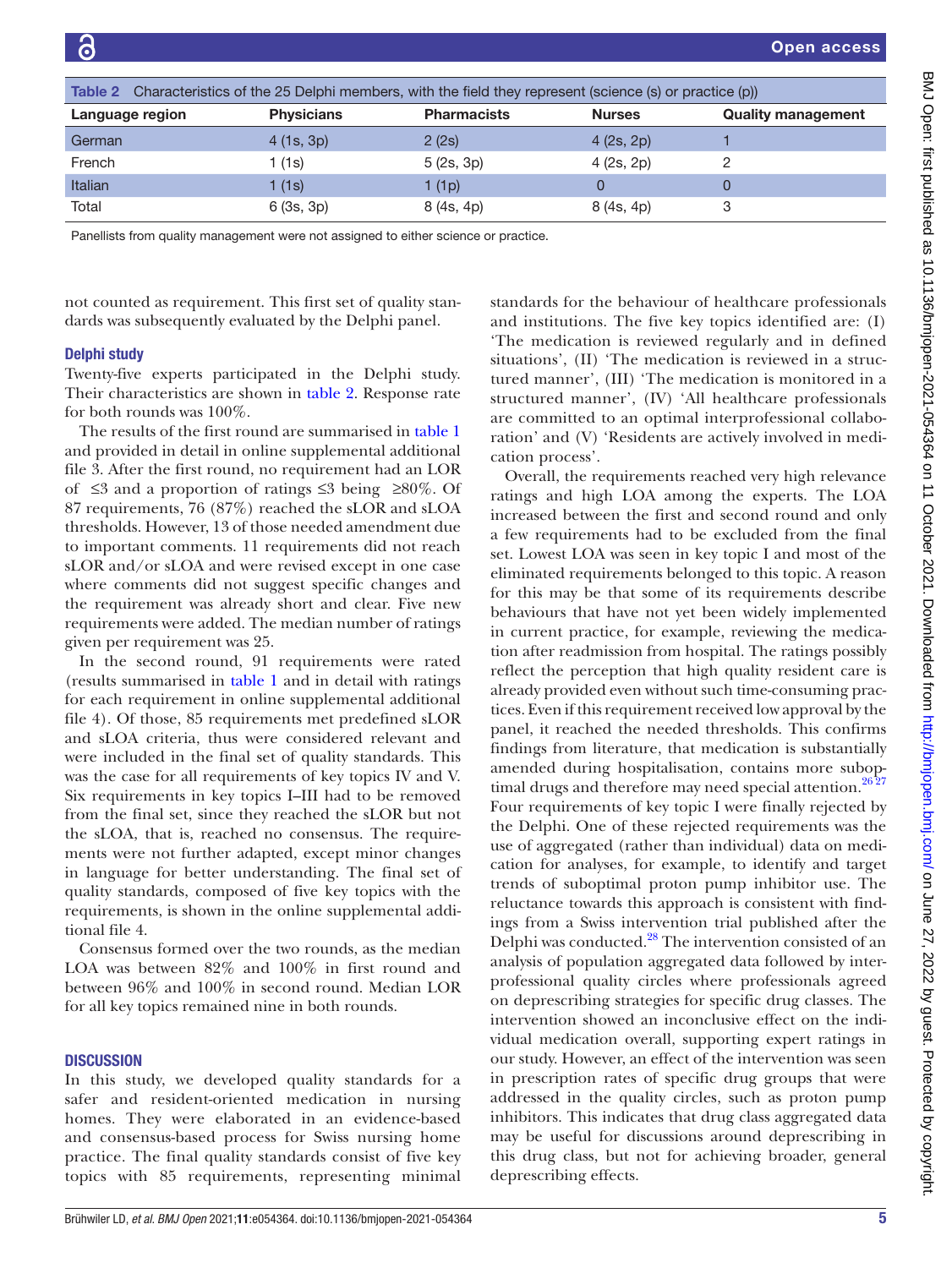Some of the requirements reaching sufficient but rather lower levels of agreement concerned the role of pharmacists. Evidence suggests that involving pharmacists in medication reviews can contribute to safe medication use.[8 29](#page-6-5) In Switzerland, however, pharmacists are not yet widely involved in medication reviews in nursing homes.<sup>[12 16](#page-6-8)</sup> This is partly due to heterogeneous regulations concerning the (compulsory) collaboration between pharmacists and nursing homes, and the fact that in several regions, physicians can dispense medication to nursing home residents by themselves. $12$  The heterogeneity in current practice may have, therefore, influenced the ratings of Delphi panellists in regard to the pertinence of strengthening the pharmacists' role.

The quality standards strongly emphasise the collaboration between different healthcare professionals and emphasise that ensuring medication safety is an interprofessional task. Interprofessional collaboration has been found beneficial in reviewing and monitoring medication<sup>[8–10 30](#page-6-5)</sup> and may be a facilitating factor in enhancing medication safety. $\frac{31 \times 32}{20}$  Our quality standards contain general rules for good collaboration, and also describe processes that should be performed together and/or build on the competencies and experiences of different professionals. When performing a medication review, for example, the pharmacist starts with a pharmaceutical analysis of the medication. Nurses in turn add their specific observations from daily care, for example changes in resident's health status or potentially suboptimal therapies. In a last step, the physician summarises and completes all drug related problems identified and develops an action plan. Due to the great emphasis to interprofessional care, our quality standards, therefore, address all healthcare professionals. This differentiates the standards from other guidelines on similar topics which address, for example, only pharmacists $33$  or family physicians[.24](#page-7-4)

Another important aspect in our quality standards is that they highlight the importance of reviewing and optimising drug therapy for all residents, even for residents without any acute problems. Medication reviews are often initiated only if something changes in the health status or care of a resident. Residents in stable health do not see a physician regularly and often, their medication remains unchanged as long as there are no substantial problems with the therapy. This is a circumstance that may lead to long-term use of potentially inappropriate medications.<sup>[1](#page-6-0)</sup> Our quality standards, therefore, specifically define intervals in which medication should be reviewed.

With this study, we aimed to develop what would be considered a 'gold standard' for safe medication processes, solely driven by its clinical relevance and not by feasibility arguments. In a next step, these quality standards will have to be implemented in practice. It is clear that uptake by front-line healthcare professionals will require time and effort. A stepwise implementation of single key topics or even single requirements may be helpful. Implementation can be enforced by regulation

or facilitated by certification incentives. Furthermore, remuneration of certain of the suggested processes, such as performing regular medication reviews, is essential. A lack of remuneration is considered to be an important reason why healthcare practitioners were so far reluctant to perform them. For implementation success, acceptance by the target group is a prerequisite. As we involved the affected professional groups and practitioners from the field, we expect that acceptance of the standards can be achieved. To assess adherence to the quality standards (ie, what should be done), valid and reliable process indicators (ie, what is being done) must first be operationalised. The quality standards are normative and are not specific enough to serve as process or outcome indicators. Outcome indicators (ie, what has been achieved) are already established in nursing homes.<sup>15</sup> One of these outcome indicators is 'polypharmacy', that is, the proportion of residents taking nine or more drugs during the last 7 days.

There are some limitations regarding the content of the quality standards. They focus only on some aspects of patient care, namely medication review and monitoring. In comparison, other guidelines include a much broader range of additional processes such as prescribing, remote prescribing by telephone or storage of drugs.<sup>23</sup> Our quality standards do not provide guidance on which medication to prescribe in specific cases, nor do they alert professionals of possibly harmful situations, as other guidelines do.[24](#page-7-4) Furthermore, they do not address diagnostics and routine and mandatory prescription validation when the pharmacist fills the prescription. Lastly, there are clinical situations in which it is not appropriate to follow our quality standards, for example, in end-of-life care.

The study must also be viewed in light of some methodological strengths and limitations. We performed a systematic literature search in 19 different databases, but very few relevant publications were found. Consulting additional guideline databases, for example from more different countries, could have been useful to detect other guidelines relevant to our work. The Delphi method is an established consensus finding method which goes beyond individual rating and in fact, consensus was built over the two rounds in our study. We designed the Delphi process according to established methodologies, $^{22}$  performed a common and feasible number of rounds<sup>19</sup> and used established indicators for consensus (median score of ratings and percentage of agreement). $20$  Also, the above-average number of panellists $^{20}$  and their complete response rates in both rounds provided additional strength to our Delphi study. The selection of panel members may have been too convenient. However, as Switzerland is a small country, recruiting a large panel with experts independent of our national organisation and our large national programme was challenging. Many experts had been involved in the programme before and thus may have rated the requirements too positively. The recruitment of sufficient experts for the smaller Italian speaking part of Switzerland was not possible. But the still geographically quite dispersed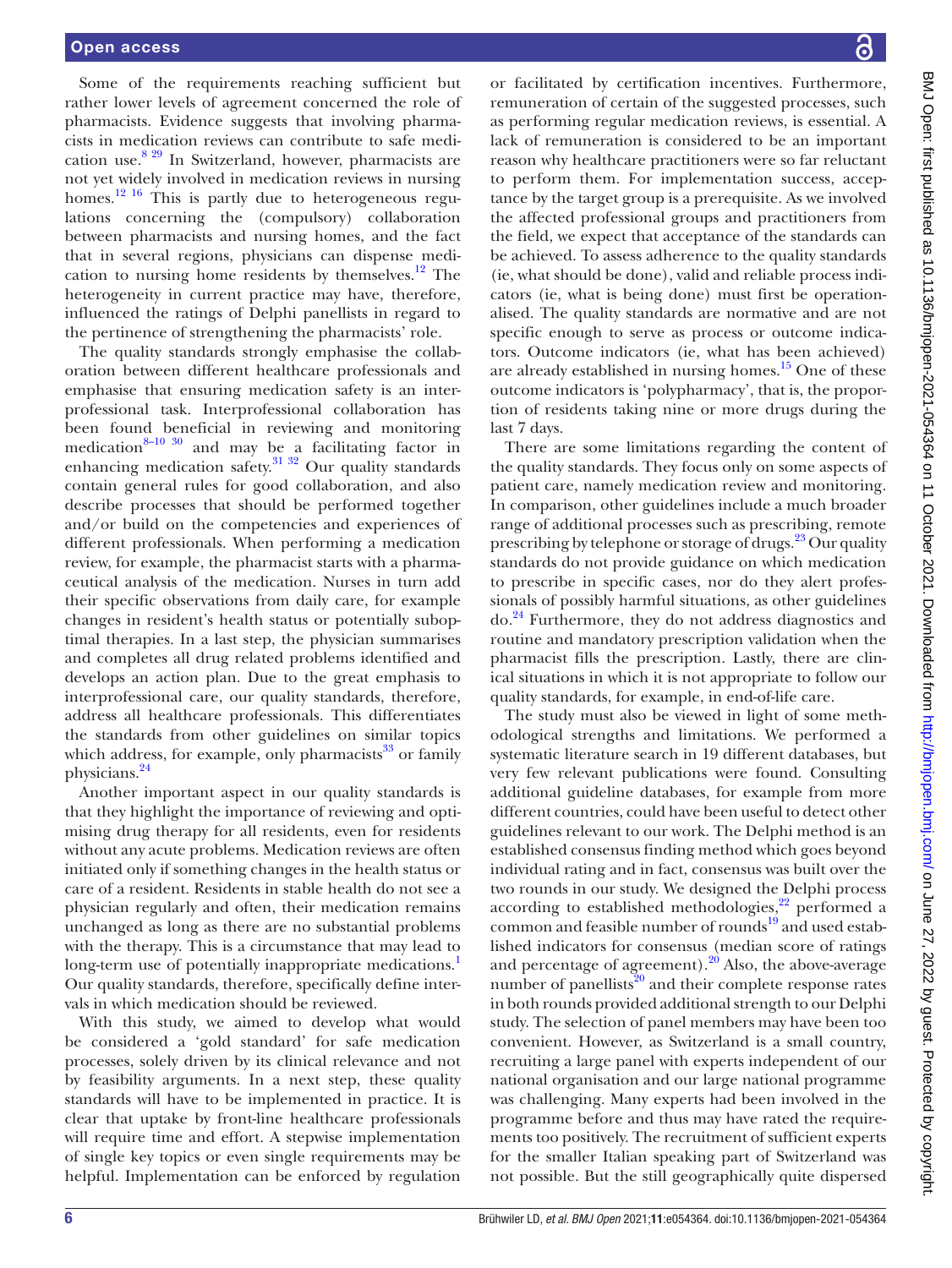panel is important to represent different national and professional cultures and may increase applicability of the quality standards to other countries.

We hypothesise that the quality standards are also pertinent to professionals in nursing homes in other countries, even if regulatory and organisational conditions differ. The standards only specify which tasks are relevant to perform (eg, that nurses should forward their observations), but not how to perform the task exactly (eg, how to forward it). They are, therefore, generalisable to different types of organising care (internationally) and their implementation can be adapted to local needs. However, the selection of requirements rated to be clinically relevant may of course have been influenced by practical problems and challenges encountered in daily practice by the experts. Countries with similar healthcare systems and conditions may especially benefit from the application of our quality standards. For example, nursing homes in Belgium and Germany are also confronted with a high number of external family physicians involved in resident care. $3435$  It is therefore plausible that our requirements will be especially relevant for these countries.

## **CONCLUSIONS**

The quality standards describe specific minimal standards for five key topics for the safer and resident-oriented medication in nursing homes. For Switzerland, they are the first standards developed with a multistep, evidencebased method, and they reached very high consensus in the Delphi study. The quality standards are normative and describe what would be considered a 'gold standard' for safe medication processes. They are not quality indicators and do not measure outcome or processes. We hypothesise that with their rigorous implementation, medication safety for nursing home residents may improve and interprofessional collaboration will be enhanced. In a next step, the quality standards have to be implemented in practice and tested for practicability and effectiveness for a safe and resident-oriented medication.

Acknowledgements The authors thank all panellists participating in the Delphi study and the professionals participating in the piloting. We acknowledge the contribution of Liat Fishman, Charlotte Vogel and Chantal Zimmermann, former employees at Patient Safety Switzerland, for support during preparation and conduct of the Delphi study.

Contributors Design (LDB and DLBS), conduct of literature research (LDB), composition of quality standards and first set of specification/requirement (all), acquisition of Delphi panel (LDB), conduct of Delphi (LDB, SF), data analysis (LDB, AN), interpretation (all), drafting manuscript (LDB, AN), reviewing manuscript (SF, DLBS)

Funding This project was financially supported by the Federal Office of Public Health, Switzerland. Grant number 500.0005-7/1.

Competing interests None declared.

Patient consent for publication Not applicable.

Ethics approval The study did not require approval of an ethical committee according to Swiss federal Human Research Act.

Provenance and peer review Not commissioned; externally peer reviewed.

Data availability statement Data are available on reasonable request.

Supplemental material This content has been supplied by the author(s). It has not been vetted by BMJ Publishing Group Limited (BMJ) and may not have been peer-reviewed. Any opinions or recommendations discussed are solely those of the author(s) and are not endorsed by BMJ. BMJ disclaims all liability and responsibility arising from any reliance placed on the content. Where the content includes any translated material, BMJ does not warrant the accuracy and reliability of the translations (including but not limited to local regulations, clinical guidelines, terminology, drug names and drug dosages), and is not responsible for any error and/or omissions arising from translation and adaptation or otherwise.

Open access This is an open access article distributed in accordance with the Creative Commons Attribution Non Commercial (CC BY-NC 4.0) license, which permits others to distribute, remix, adapt, build upon this work non-commercially, and license their derivative works on different terms, provided the original work is properly cited, appropriate credit is given, any changes made indicated, and the use is non-commercial. See: [http://creativecommons.org/licenses/by-nc/4.0/.](http://creativecommons.org/licenses/by-nc/4.0/)

#### ORCID iDs

Lea Domenica Brühwiler<http://orcid.org/0000-0003-2703-3489> Andrea Niederhauser<http://orcid.org/0000-0003-0107-5613> David L B Schwappach <http://orcid.org/0000-0001-8668-3065>

#### **REFERENCES**

- <span id="page-6-0"></span>1 Schneider R, Reinau D, Schur N, *et al*. Drug prescription patterns, polypharmacy and potentially inappropriate medication in Swiss nursing homes: a descriptive analysis based on claims data. *[Swiss](http://dx.doi.org/10.4414/smw.2019.20126)  [Med Wkly](http://dx.doi.org/10.4414/smw.2019.20126)* 2019;149:w20126.
- 2 Abolhassani N, Vollenweider P, Waeber G, *et al*. Ten-Year trend in polypharmacy in the Lausanne population. *[J Patient Saf](http://dx.doi.org/10.1097/PTS.0000000000000651)* 2021;17:e269–73.
- <span id="page-6-1"></span>3 Davies LE, Spiers G, Kingston A, *et al*. Adverse outcomes of polypharmacy in older people: systematic review of reviews. *[J Am](http://dx.doi.org/10.1016/j.jamda.2019.10.022)  [Med Dir Assoc](http://dx.doi.org/10.1016/j.jamda.2019.10.022)* 2020;21:181–7.
- <span id="page-6-2"></span>4 Viktil KK, Blix HS, Moger TA, *et al*. Polypharmacy as commonly defined is an indicator of limited value in the assessment of drugrelated problems. *[Br J Clin Pharmacol](http://dx.doi.org/10.1111/j.1365-2125.2006.02744.x)* 2007;63:187–95.
- <span id="page-6-3"></span>5 Dormann H, Sonst A, Müller F. Unerwünschte Arzneimittelereignisse bei älteren Notaufnahmepatienten: Bedeutung Der potenziell inadäquaten Medikation für ältere Menschen (PRISCUS). *Dtsch Arztebl Int* 2013;110:213–9.
- 6 Xing XX, Zhu C, Liang HY, *et al*. Associations between potentially inappropriate medications and adverse health outcomes in the elderly: a systematic review and meta-analysis. *[Ann Pharmacother](http://dx.doi.org/10.1177/1060028019853069)* 2019;53:1005–19.
- <span id="page-6-4"></span>7 Gurwitz JH, Field TS, Judge J, *et al*. The incidence of adverse drug events in two large academic long-term care facilities. *[Am J Med](http://dx.doi.org/10.1016/j.amjmed.2004.09.018)* 2005;118:251–8.
- <span id="page-6-5"></span>8 Alldred DP, Kennedy M-C, Hughes C. Interventions to optimise prescribing for older people in care homes. *Cochrane Database Syst Rev*2016:1–68.
- <span id="page-6-6"></span>9 Thürmann PA, Jaehde U. Abschlussbericht zum Projekt ArzneiMitteltherapiesicherheit bei Patienten in Einrichtungen der Langzeitpflege (AMTS-AMPEL), 2016. Available: [www.amts-ampel.](www.amts-ampel.de/publikationen) [de/publikationen](www.amts-ampel.de/publikationen)
- 10 Jordan S, Gabe-Walters ME, Watkins A. Nurse-led medicines' monitoring for patients with dementia in care homes: A pragmatic cohort stepped wedge cluster randomised trial. *PLoS One* 2015;10:1–27.
- <span id="page-6-7"></span>11 Hill-Taylor B, Walsh KA, Stewart S, *et al*. Effectiveness of the STOPP/ START (screening tool of older persons' potentially inappropriate Prescriptions/Screening tool to alert doctors to the right treatment) criteria: systematic review and meta-analysis of randomized controlled studies. *[J Clin Pharm Ther](http://dx.doi.org/10.1111/jcpt.12372)* 2016;41:158–69.
- <span id="page-6-8"></span>12 Niederhauser A, Brühwiler L, Fishman L, *et al*. Rapport de données: Résultats du sondage en ligne -Programme national progress ! La sécurité de la médication en EMS (also available in German and Italian), 2018. Available: <www.securitedespatients.ch/ems>
- 13 Niederhauser A, Brühwiler LD, Fishman L. Ausgewählte sicherheitsrelevante Medikationsprozesse in Schweizer Alters- und Pflegeheimen: status quo und Optimierungspotenziale. *Z Evid Fortbild Qual Gesundhwes* 2019;146:7–14.
- <span id="page-6-9"></span>14 Fishman L, Brühwiler L, Schwappach D. Medikationssicherheit: Wo steht die Schweiz? - Medication safety in Switzerland: Where are we today? *Bundesgesundheitsblatt* 2018;61:1152–8.
- <span id="page-6-10"></span>15 Zúñiga F, Blatter C, Wicki R. Nationale Qualitätsindikatoren in Schweizer Pflegeheimen. Fragebogenerhebung Zur Zuverlässigkeit